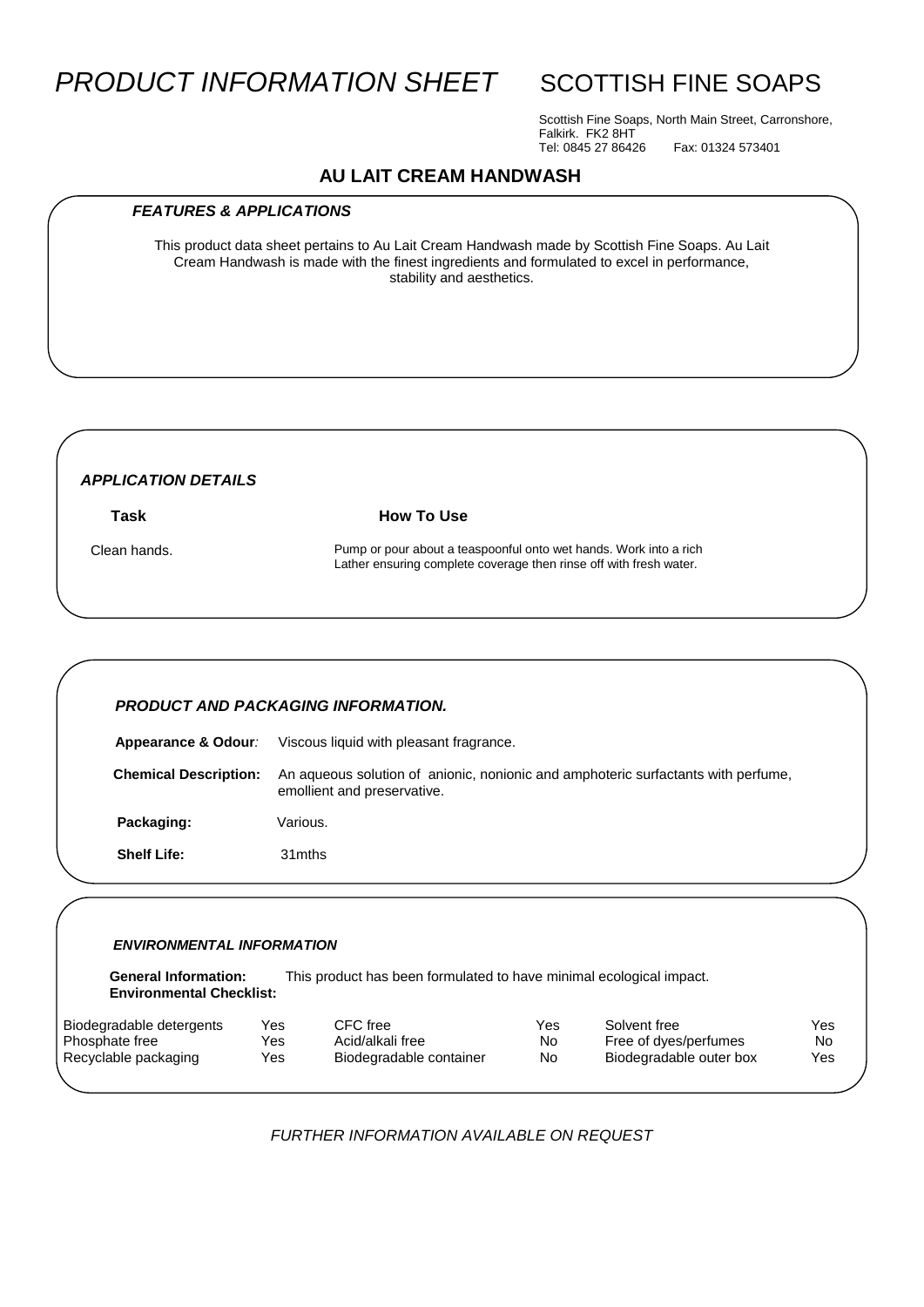# **1. IDENTIFICATION OF THE SUBSTANCE/PREPARATION AND COMPANY**

| <b>Commercial Name</b><br>Intended/Recommended use                                                                                 | <b>Handwash</b>                                                                                                                                                                                                                                                                     | Au Lait Cream Handwash                                                                                                                         | <b>Supplier</b><br><b>Address</b> |                       | Unico Ltd<br>North Main Street,<br>Carronshore,                                                                                                                                         |
|------------------------------------------------------------------------------------------------------------------------------------|-------------------------------------------------------------------------------------------------------------------------------------------------------------------------------------------------------------------------------------------------------------------------------------|------------------------------------------------------------------------------------------------------------------------------------------------|-----------------------------------|-----------------------|-----------------------------------------------------------------------------------------------------------------------------------------------------------------------------------------|
|                                                                                                                                    |                                                                                                                                                                                                                                                                                     |                                                                                                                                                |                                   |                       | <b>Falkirk</b><br>FK28HT                                                                                                                                                                |
| <b>Issue Date</b>                                                                                                                  | Oct'13                                                                                                                                                                                                                                                                              |                                                                                                                                                | Telephone                         |                       | 01324 573400                                                                                                                                                                            |
| <b>Issue Number</b>                                                                                                                | 1                                                                                                                                                                                                                                                                                   |                                                                                                                                                | Fax                               |                       | 01324 573401                                                                                                                                                                            |
| 2. HAZARDS IDENTIFICATION                                                                                                          |                                                                                                                                                                                                                                                                                     | <b>Not Classified Under Chip Regulations</b>                                                                                                   |                                   |                       |                                                                                                                                                                                         |
| <b>Health Hazards</b>                                                                                                              |                                                                                                                                                                                                                                                                                     | Eye Contact: Transient mild to moderate irritation (stinging).<br>Skin Contact: Prolonged exposure may cause mild to moderate skin irritation. |                                   |                       |                                                                                                                                                                                         |
|                                                                                                                                    | Ingestion:<br>Inhalation:                                                                                                                                                                                                                                                           | Possible mild to moderate gastro-intestinal irritation with nausea and vomiting.<br>Not a hazard in normal use.                                |                                   |                       |                                                                                                                                                                                         |
| <b>General Information</b>                                                                                                         | Keep out of reach of children.                                                                                                                                                                                                                                                      |                                                                                                                                                |                                   |                       |                                                                                                                                                                                         |
|                                                                                                                                    |                                                                                                                                                                                                                                                                                     |                                                                                                                                                |                                   |                       |                                                                                                                                                                                         |
| 3. COMPOSITION OF PRODUCT AND INFORMATION ON INGREDIENTS<br>amendment (93/35/EEC) modifying the Cosmetic Directive 76/768/EEC.     |                                                                                                                                                                                                                                                                                     |                                                                                                                                                |                                   |                       | According to E.C. regulations this product is looked upon as a cosmetic product. Declaration of the ingredients, according to the 6 <sup>th</sup>                                       |
| <b>NAME</b>                                                                                                                        |                                                                                                                                                                                                                                                                                     | RANGE (%)                                                                                                                                      | <b>EINECS</b>                     | <b>CAS No</b>         | <b>CLASSIFICATION</b>                                                                                                                                                                   |
| Sodium Laureth Sulfate                                                                                                             |                                                                                                                                                                                                                                                                                     | >10                                                                                                                                            | 221-416-0                         | 9004-82-4             | Xi, R38, R41                                                                                                                                                                            |
| Sodium Chloride                                                                                                                    |                                                                                                                                                                                                                                                                                     | $1 - 10$                                                                                                                                       | 231-598-3                         | 7647-14-5             | None                                                                                                                                                                                    |
| Methyl Gluceth-20                                                                                                                  |                                                                                                                                                                                                                                                                                     | $1 - 10$                                                                                                                                       |                                   | 68239-42-9            | R <sub>53</sub>                                                                                                                                                                         |
| Cocamidopropyl Betaine                                                                                                             |                                                                                                                                                                                                                                                                                     | $0.1 - 1$                                                                                                                                      | 263-058-8                         | 61789-40-0            | None                                                                                                                                                                                    |
| <b>Glycol Cetearate</b><br>Parfum (Fragrance)                                                                                      |                                                                                                                                                                                                                                                                                     | $0.1 - 1$<br>$0.1 - 1$                                                                                                                         | N/A (mixture)                     | N/A (mixture)         | U/A<br>Xi, R38, R43, R51/53                                                                                                                                                             |
| Aloe Barbadensis Leaf Juice                                                                                                        |                                                                                                                                                                                                                                                                                     | $0.1 - 1$                                                                                                                                      |                                   |                       | <b>Botanical</b>                                                                                                                                                                        |
| Lac (Nonfat Dry Milk)                                                                                                              |                                                                                                                                                                                                                                                                                     | $0.1 - 1$                                                                                                                                      |                                   |                       | <b>Botanical</b>                                                                                                                                                                        |
| Disodium EDTA                                                                                                                      |                                                                                                                                                                                                                                                                                     | $0.1 - 1$                                                                                                                                      | 205-358-3                         | 139-33-3              | None                                                                                                                                                                                    |
| Ascorbic Acid                                                                                                                      |                                                                                                                                                                                                                                                                                     | < 0.1                                                                                                                                          |                                   | $50 - 81 - 7$         | Preservative                                                                                                                                                                            |
| Citric Acid<br><b>Magnesium Nitrate</b>                                                                                            |                                                                                                                                                                                                                                                                                     | < 0.1<br>< 0.1                                                                                                                                 |                                   | 77-92-9<br>10377-60-3 | Preservative<br>Preservative                                                                                                                                                            |
| Methylchloroisothiazolinone                                                                                                        |                                                                                                                                                                                                                                                                                     | < 0.1                                                                                                                                          |                                   | 26172-55-4            | Preservative                                                                                                                                                                            |
| Magnesium Chloride                                                                                                                 |                                                                                                                                                                                                                                                                                     | < 0.1                                                                                                                                          |                                   | 7786-30-3             | Preservative                                                                                                                                                                            |
| Potassium Sorbate                                                                                                                  |                                                                                                                                                                                                                                                                                     | < 0.1                                                                                                                                          |                                   | 24634-61-5            | Preservative                                                                                                                                                                            |
| Sodium Benzoate                                                                                                                    |                                                                                                                                                                                                                                                                                     | < 0.1                                                                                                                                          |                                   | 532-32-1              | Preservative                                                                                                                                                                            |
| Methylisothiazolinone                                                                                                              |                                                                                                                                                                                                                                                                                     | < 0.1                                                                                                                                          |                                   | 2682-20-4             | Preservative                                                                                                                                                                            |
| Alpha-Isomethyl Ionone<br>Butylphenyl Methylpropional (Lilial)                                                                     |                                                                                                                                                                                                                                                                                     | >0.01<br>>0.01                                                                                                                                 |                                   | 127-51-5<br>80-54-6   | Perfume Allergen<br>Perfume Allergen                                                                                                                                                    |
| Linalool                                                                                                                           |                                                                                                                                                                                                                                                                                     | >0.01                                                                                                                                          |                                   | 78-70-6               | Perfume Allergen                                                                                                                                                                        |
| Hydroxyisohexyl 3-Cyclohexene                                                                                                      |                                                                                                                                                                                                                                                                                     | >0.01                                                                                                                                          |                                   | 31906-04-4            | Perfume Allergen                                                                                                                                                                        |
| Carboxaldehyde (Lyral)                                                                                                             |                                                                                                                                                                                                                                                                                     |                                                                                                                                                |                                   |                       |                                                                                                                                                                                         |
| Citronellol                                                                                                                        |                                                                                                                                                                                                                                                                                     | >0.01                                                                                                                                          |                                   | 106-22-9              | Perfume Allergen                                                                                                                                                                        |
| Coumarin<br>Geraniol                                                                                                               |                                                                                                                                                                                                                                                                                     | >0.01<br>>0.01                                                                                                                                 |                                   | 91-64-5<br>106-24-1   | Perfume Allergen<br>Perfume Allergen                                                                                                                                                    |
|                                                                                                                                    |                                                                                                                                                                                                                                                                                     |                                                                                                                                                |                                   |                       |                                                                                                                                                                                         |
| <b>4. FIRST AID MEASURES</b>                                                                                                       |                                                                                                                                                                                                                                                                                     |                                                                                                                                                |                                   |                       |                                                                                                                                                                                         |
| Ingestion;                                                                                                                         |                                                                                                                                                                                                                                                                                     |                                                                                                                                                |                                   |                       | Do not induce vomiting. Drink plenty of water. Act immediately to prevent further irritation of mouth and throat. Seek                                                                  |
|                                                                                                                                    | medical advice immediately.                                                                                                                                                                                                                                                         |                                                                                                                                                |                                   |                       |                                                                                                                                                                                         |
| <b>Inhalation</b>                                                                                                                  | No ill effects expected.                                                                                                                                                                                                                                                            |                                                                                                                                                |                                   |                       |                                                                                                                                                                                         |
| <b>Eye Contact</b><br><b>Skin Contact</b>                                                                                          |                                                                                                                                                                                                                                                                                     |                                                                                                                                                |                                   |                       | Check for and remove contact lenses. Immediately flush with water for 15mins. Seek medical advice.                                                                                      |
| Rinse affected area with water, if needed apply a cold compress to relieve irritation. If symptoms persist seek medical<br>advice. |                                                                                                                                                                                                                                                                                     |                                                                                                                                                |                                   |                       |                                                                                                                                                                                         |
| <b>5. FIRE FIGHTING MEASURES</b><br><b>Suitable Extinguishing Media</b>                                                            |                                                                                                                                                                                                                                                                                     |                                                                                                                                                |                                   |                       | This material is not flammable. Use extinguishing media appropriate for surrounding fire.                                                                                               |
| <b>Special Fire Fighting Equipment</b>                                                                                             |                                                                                                                                                                                                                                                                                     |                                                                                                                                                |                                   |                       | Wear protective clothing and self contained breathing apparatus, fumes may be released                                                                                                  |
| during thermal decomposition.                                                                                                      |                                                                                                                                                                                                                                                                                     |                                                                                                                                                |                                   |                       |                                                                                                                                                                                         |
| <b>6. ACCIDENTAL RELEASE MEASURES</b><br><b>Personal Precautions</b><br>Wear protective clothing and eyeshields.                   |                                                                                                                                                                                                                                                                                     |                                                                                                                                                |                                   |                       |                                                                                                                                                                                         |
| <b>Environmental Precautions</b>                                                                                                   |                                                                                                                                                                                                                                                                                     |                                                                                                                                                |                                   |                       | Avoid spillage into surface water or vegetation. Large spills or uncontrolled discharges into rivers or<br>streams must be reported to the Environment Agency or other regulatory body. |
| <b>Cleanup Methods</b>                                                                                                             | Hose away with plenty of water, diluting well, unless this would contaminate a water source or<br>vegetation. In which case either collect, dilute and pour down waste drain (foul sewer) or absorb<br>onto dry sand or similar material and dispose of safely as commercial waste. |                                                                                                                                                |                                   |                       |                                                                                                                                                                                         |